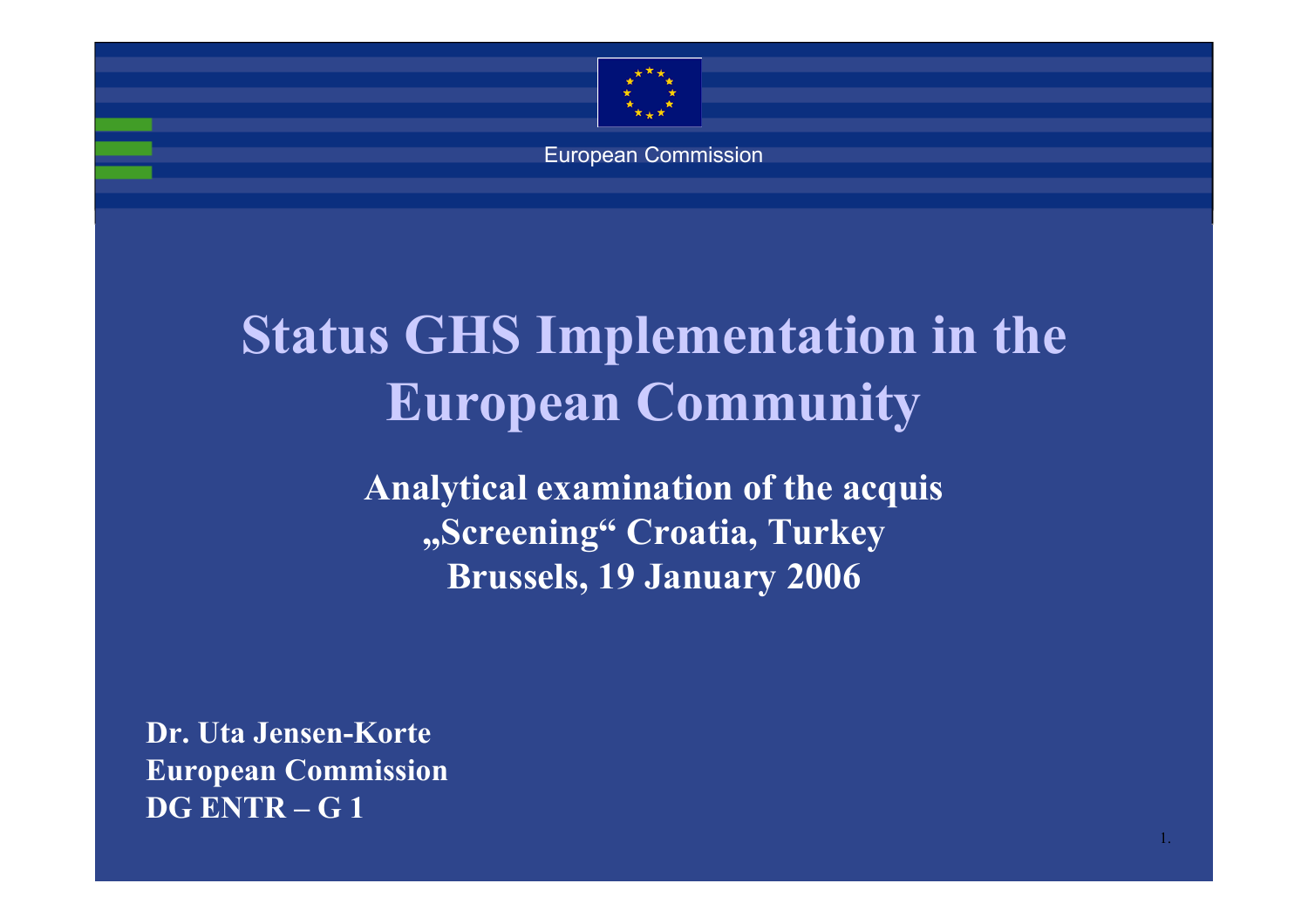### **Current EU System**

#### **Objective of current EU Chemicals Legislation**

- $\frac{1}{2}$ **High level of protection to health and environment**
- $\frac{1}{2}$ **Prevention of barriers to single European market**

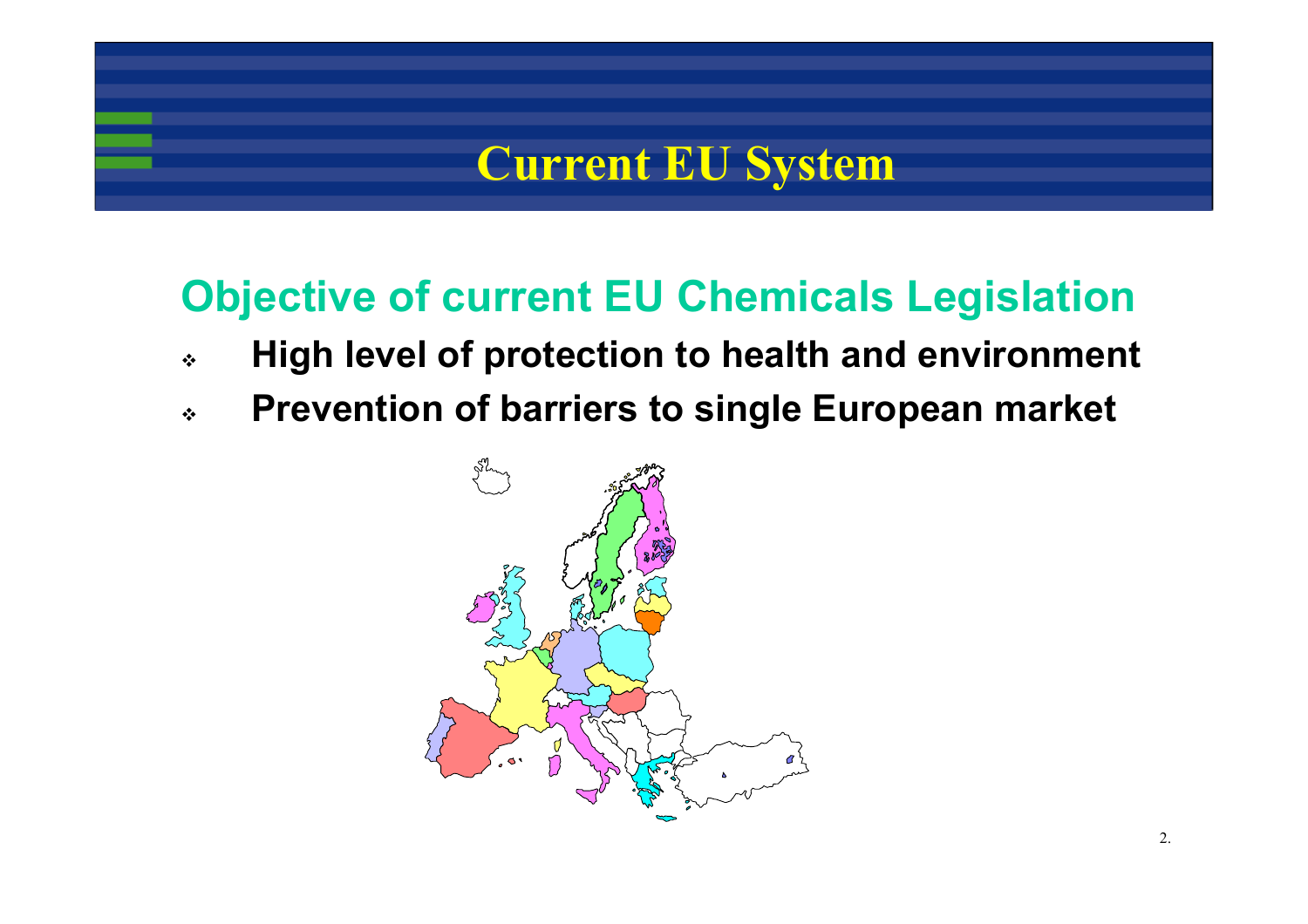### **Current EU System**

The current EU system on classification, packaging and labelling of chemicals has been developed over the last 40 years and is set out in three key instruments:

- $\frac{1}{2}$ the Dangerous Substances Directive (67/548/EEC);
- $\frac{1}{2}$  the Dangerous Preparations (i.e. mixtures of chemicals) Directive (1999/45/EC);
- ❖ the Safety Data Sheet Directive (91/155/EEC)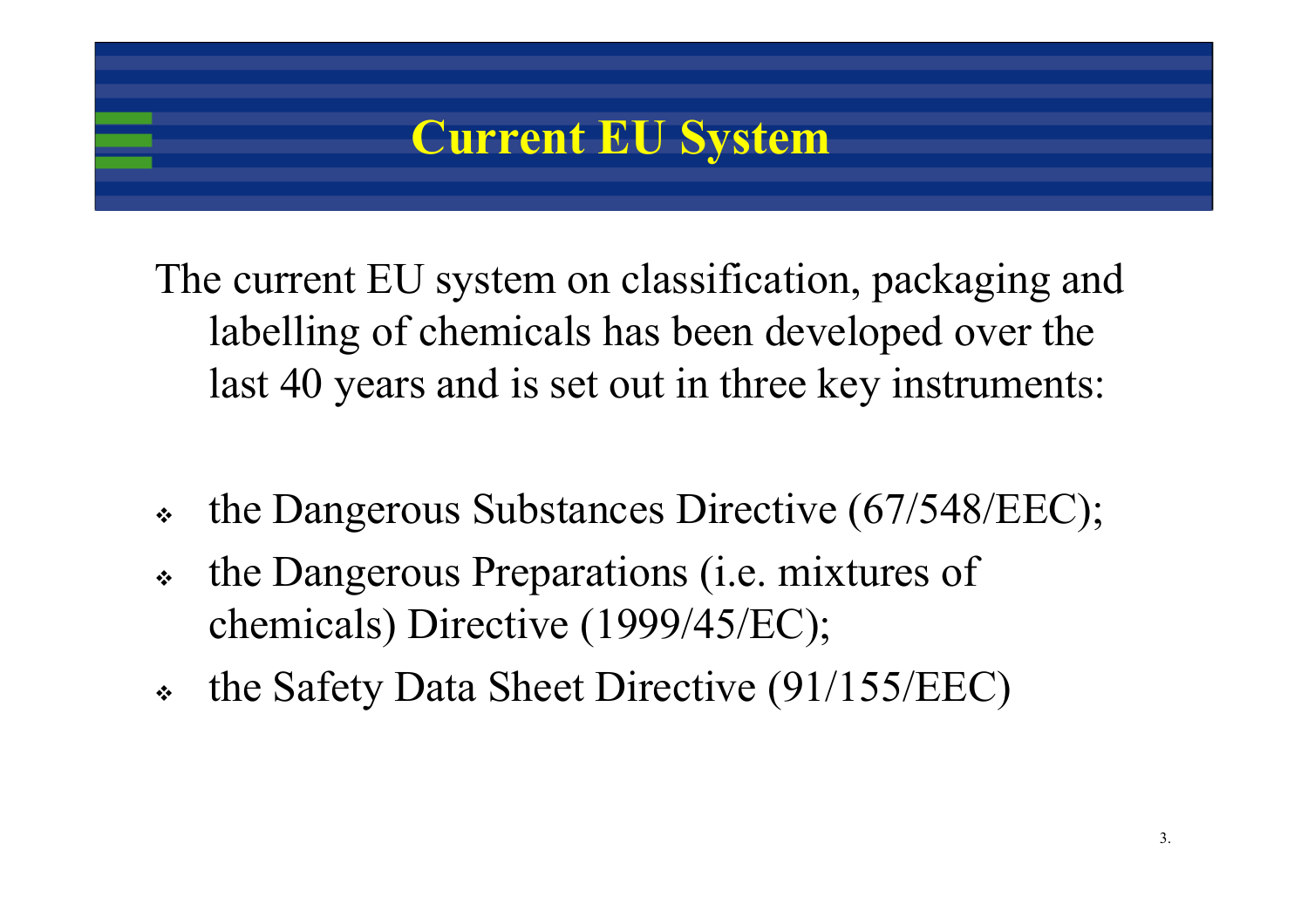### **REACH links to C&L**

### REACH does NOT include CRITERIA for C&L

- $\bullet^{\bullet}_{\bullet}$  it refers to the existing comprehensive system
	- $\bullet$  Substance classification  $\rightarrow$  Directive 67/548/EEC
	- Preparation classification  $\rightarrow$  Directive 1999/45/EC

 $\bullet$  Safety Data Sheets  $\rightarrow$  REACH Annex I a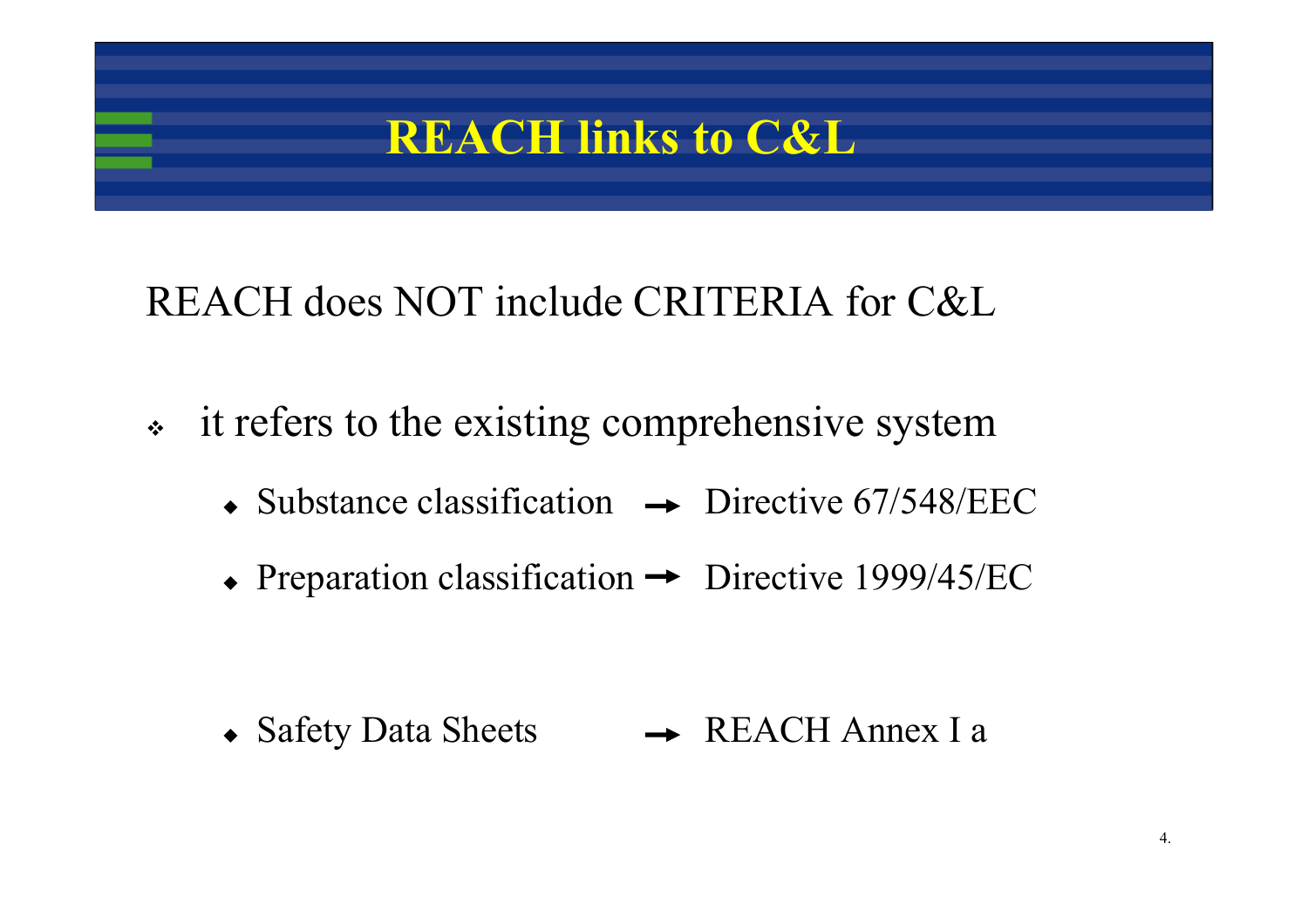## **GHS - EU Implementation**

#### **European Commission**

- $\bullet^{\bullet}_{\bullet} \bullet$  Explanatory memorandum to the amendment to Directive 67/548/EC, 29 October 2003 – 2003/0257(COD):
	- *"it is the intention of the Commission to propose the inclusion of the internationally agreed GHS into Community law as soon as possible"*
- $\frac{1}{2}$  and, more specifically:
	- *"the Commission will come forward with the necessary proposals for having it adopted at the same time as the final adoption of the REACH legislation"*.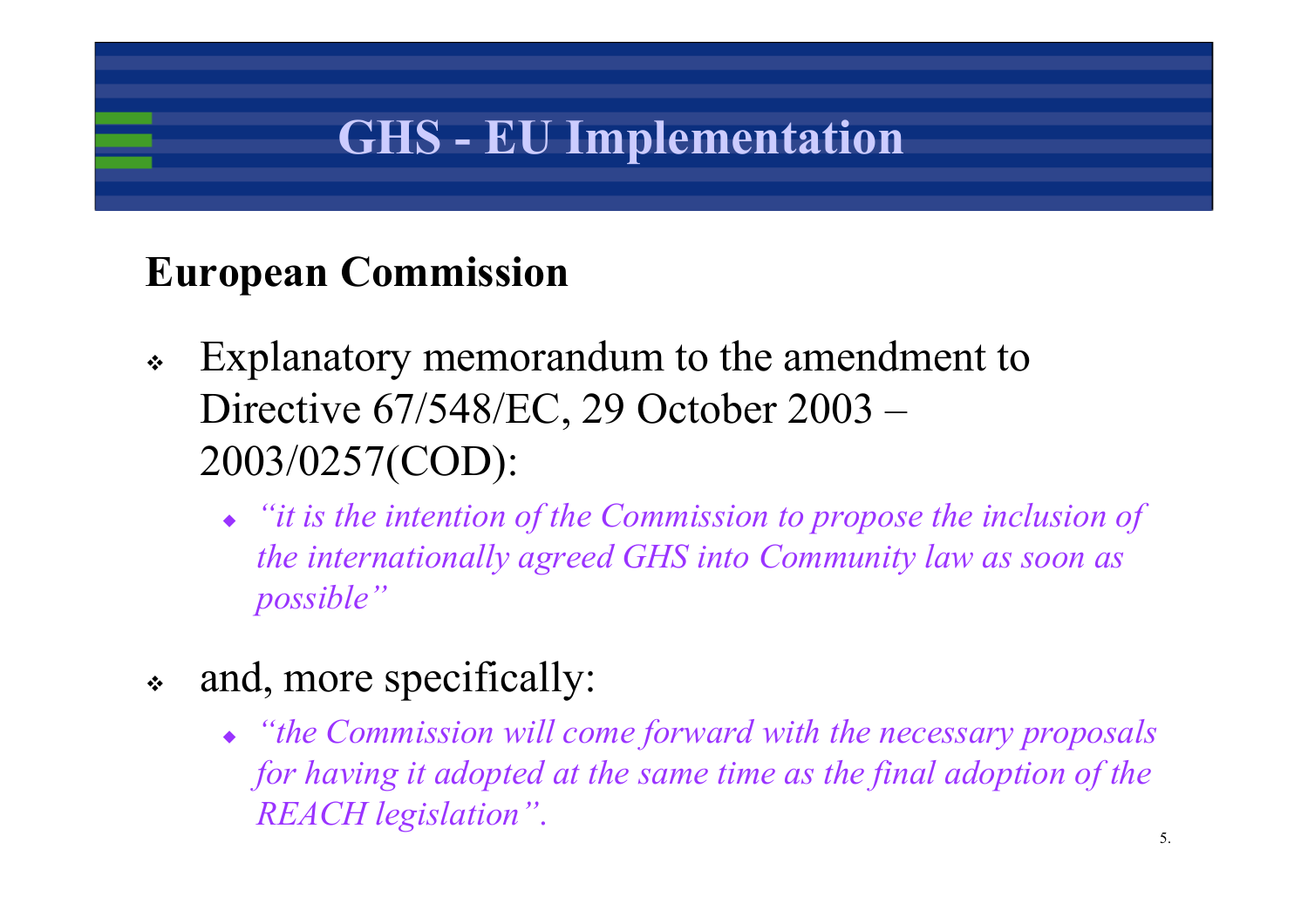### **GHS – Global Context**

- $\frac{1}{2}$ Rio, **1992** – Chapter 19 of UNCED Agenda 21
- $\bullet^{\bullet}_{\bullet} \bullet$ Development by IOMC, to end **2001**
- ❖ UN CETDG/GHS – agreed Dec **2002**
- $\frac{1}{2}$ UN ECOSOC – adopted July **2003**
- $\frac{1}{2}$ WSSD, Johannesburg **2002**– operational by **2008**

**A Global Initiative**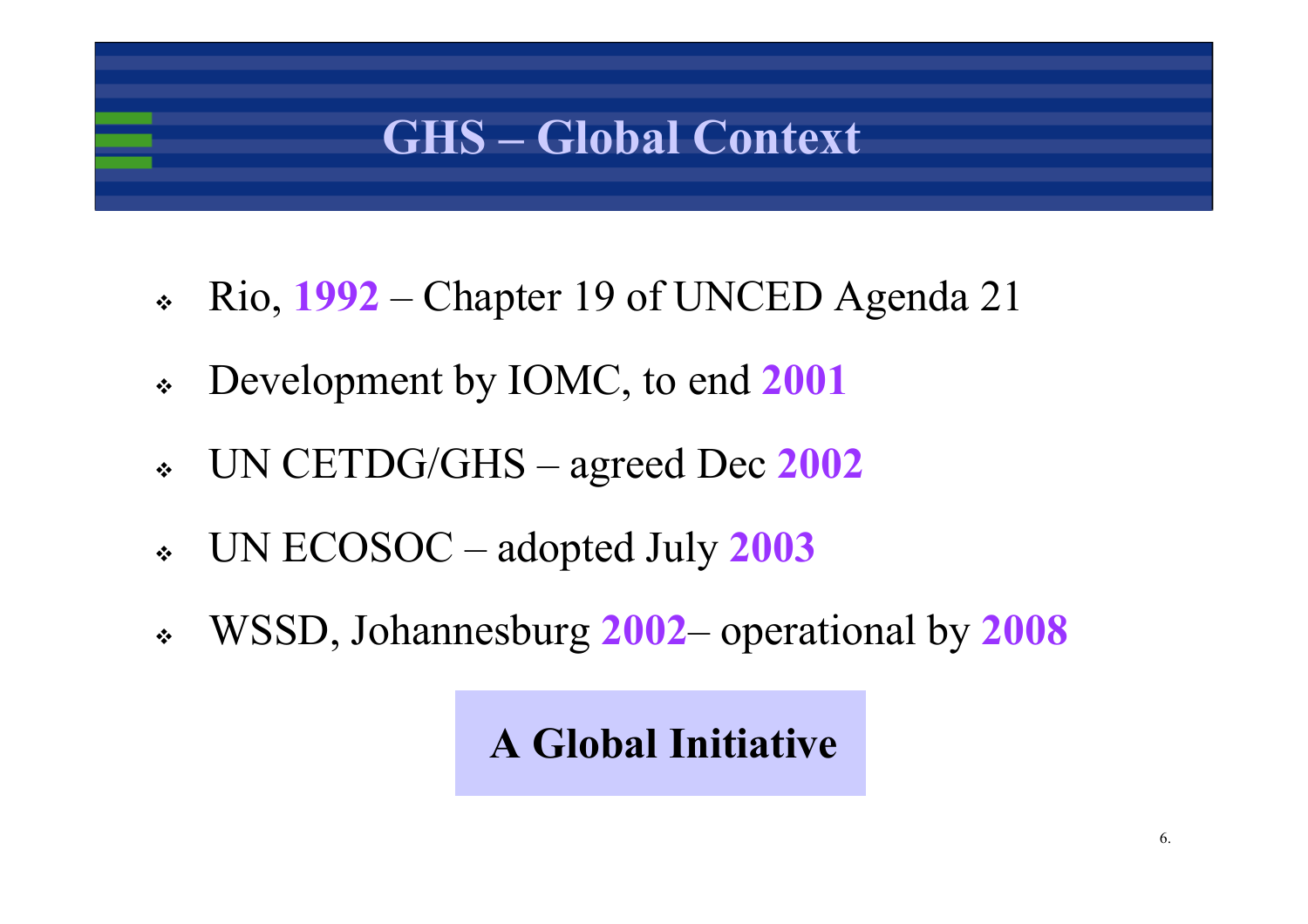

- $\frac{1}{2}$ GHS is not legally binding but agreed to implement at WSSD
- $\frac{1}{2}$ GHS is a "top down" approach
- $\frac{1}{2}$  GHS provides common basis for classification and hazard communication for all the different target audiences including consumers, workers, transport and emergency responders
- $\frac{1}{2}$  GHS includes a "building block" approach to facilitate implementation
- $\frac{1}{2}$ GHS will not be completely "harmonised" at first
- $\frac{1}{2}$ Increased harmonisation and improvement over time
- $\frac{1}{2}$ Living document, up-dates every 2 years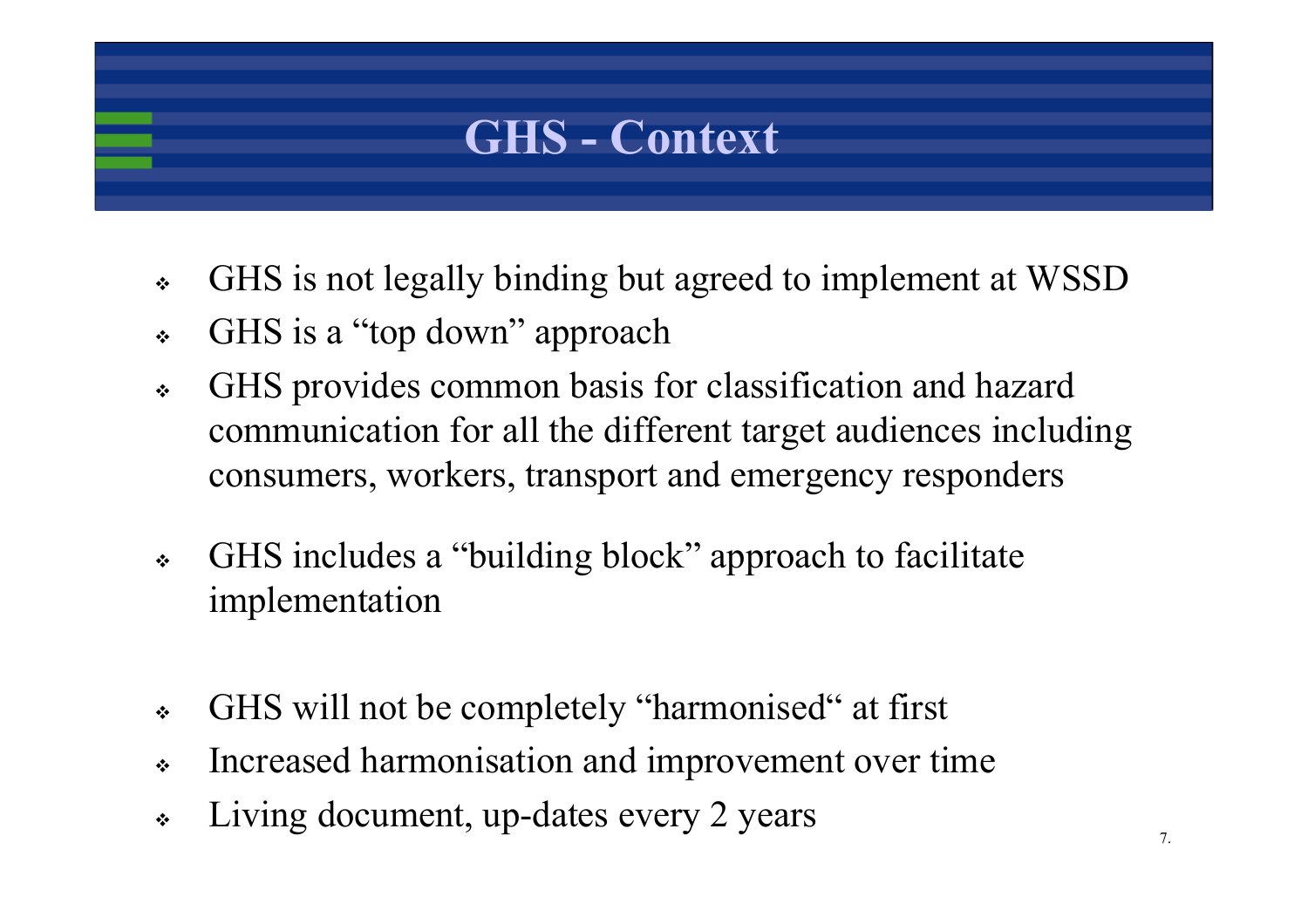## **EU – GHS Comparison of Systems**

- $\ddot{\bullet}$  **GHS common system for transport and supply and use**
- $\frac{1}{2}$  **EU and GHS system of C&L conceptional similar covering the same structural elements**
	- Some criteria will change
- $\ddot{\bullet}$  **GHS includes some options left to the discretion of legislators to decide extent of implementation**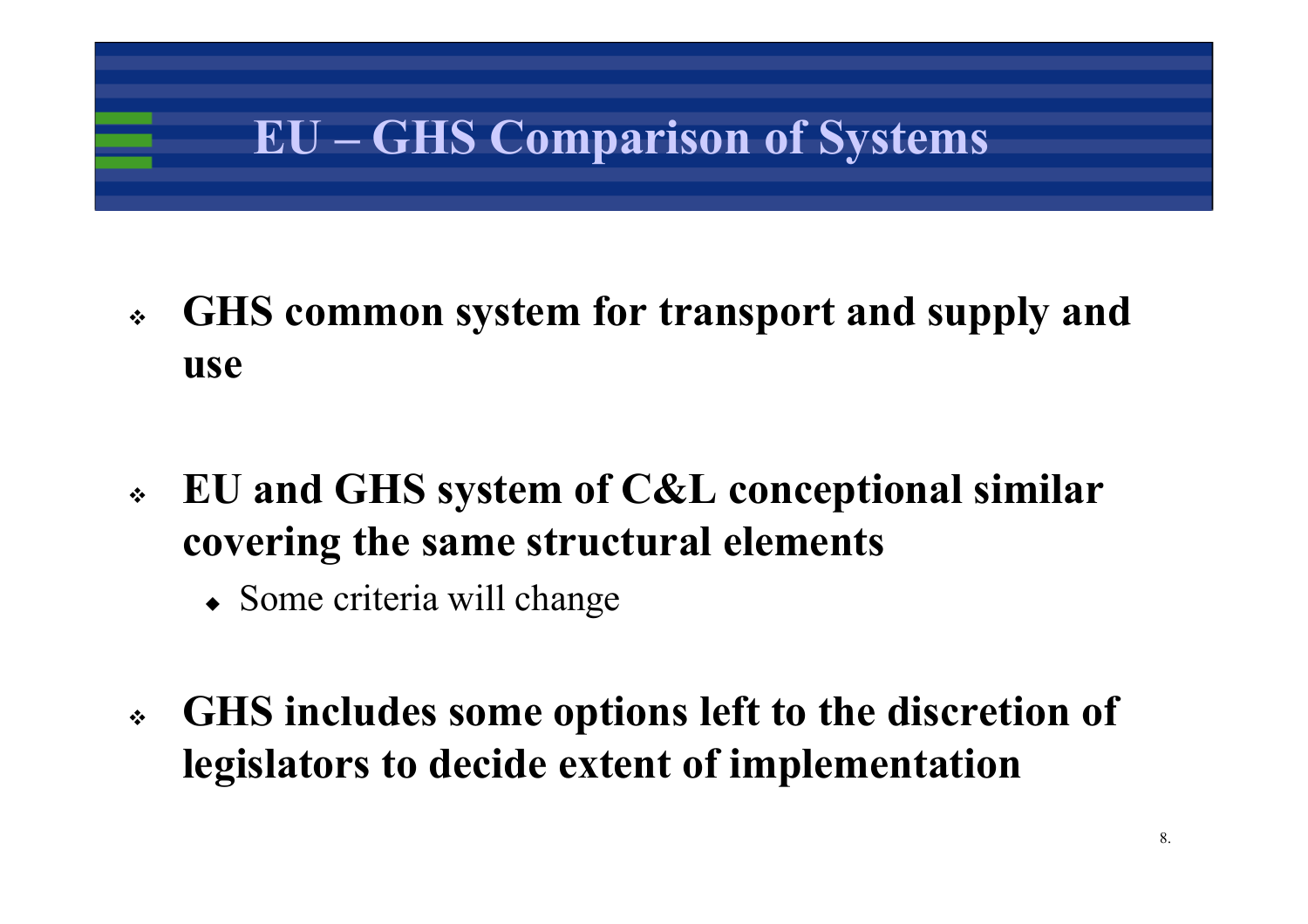## **GHS - EU Activities To Date**

#### ❖ **Technical consultation with EU MS and stakeholders**

#### ❖ **Studies**

- GHS Implementation Study differences between EU and GHS system
	- http://europa.eu.int/comm/enterprise/reach/ghs\_en. htm
- Analysis of the impact of the adoption of the GHS started, final report expected end of March 2006
- Assessment on possible effects on downstream legislation ongoing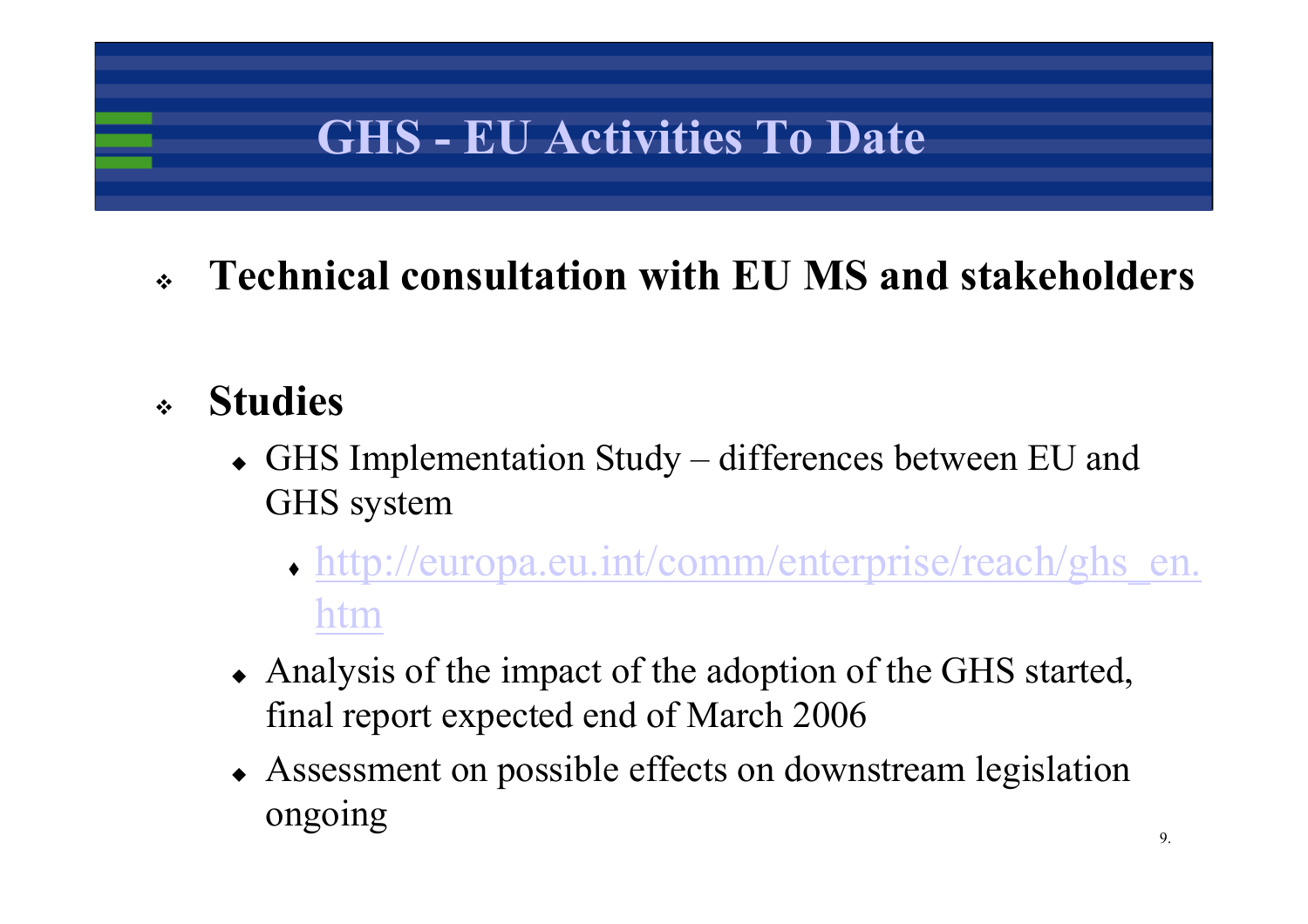## **GHS – EU Implementation Issues**

### **Responsibilities within Commission**

#### $\frac{1}{2}$ **Supply and use**

• Shared responsible for drafting the legislative proposal DG ENTERPRISE and ENVIRONMENT with support of the JOINT RESEARCH CENTRE

#### $\frac{1}{2}$ **Transport**

• COM Directorate responsible for implementing in transport, in the framework of the Directives on the transport of Dangerous Goods, to be updated in 2007 and 2009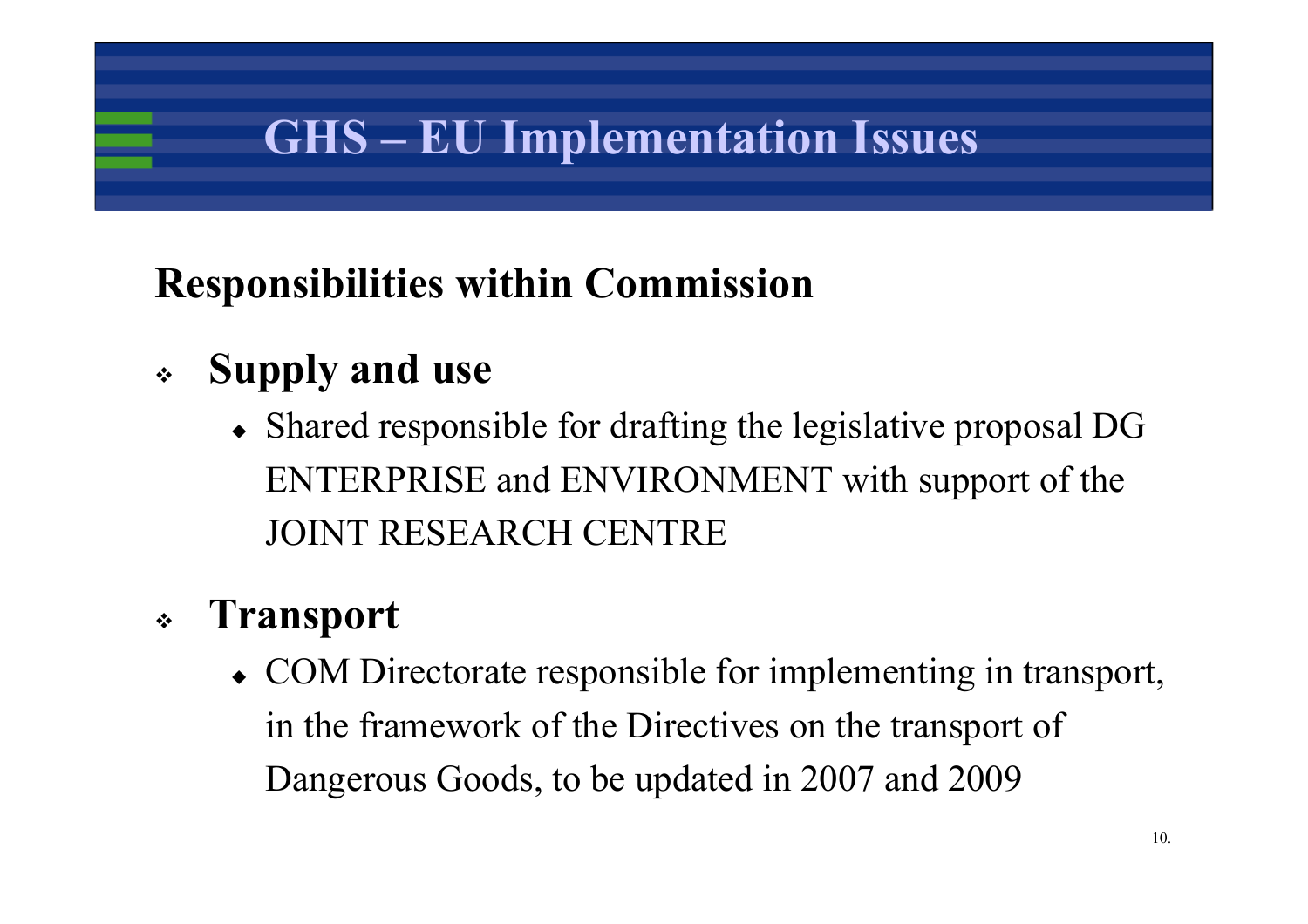## **GHS – EU Implementation Issues**

## **Supply and Use**

#### $\frac{1}{2}$ **Regulatory Instrument**

- Self-standing Regulation
- Regulation based on Article 95 (total harmonisation within the EU)
- $\frac{1}{2}$  **Scope**
	- Regulation for C&L of substances and mixtures including C&L of Plant Protection Products and Biocides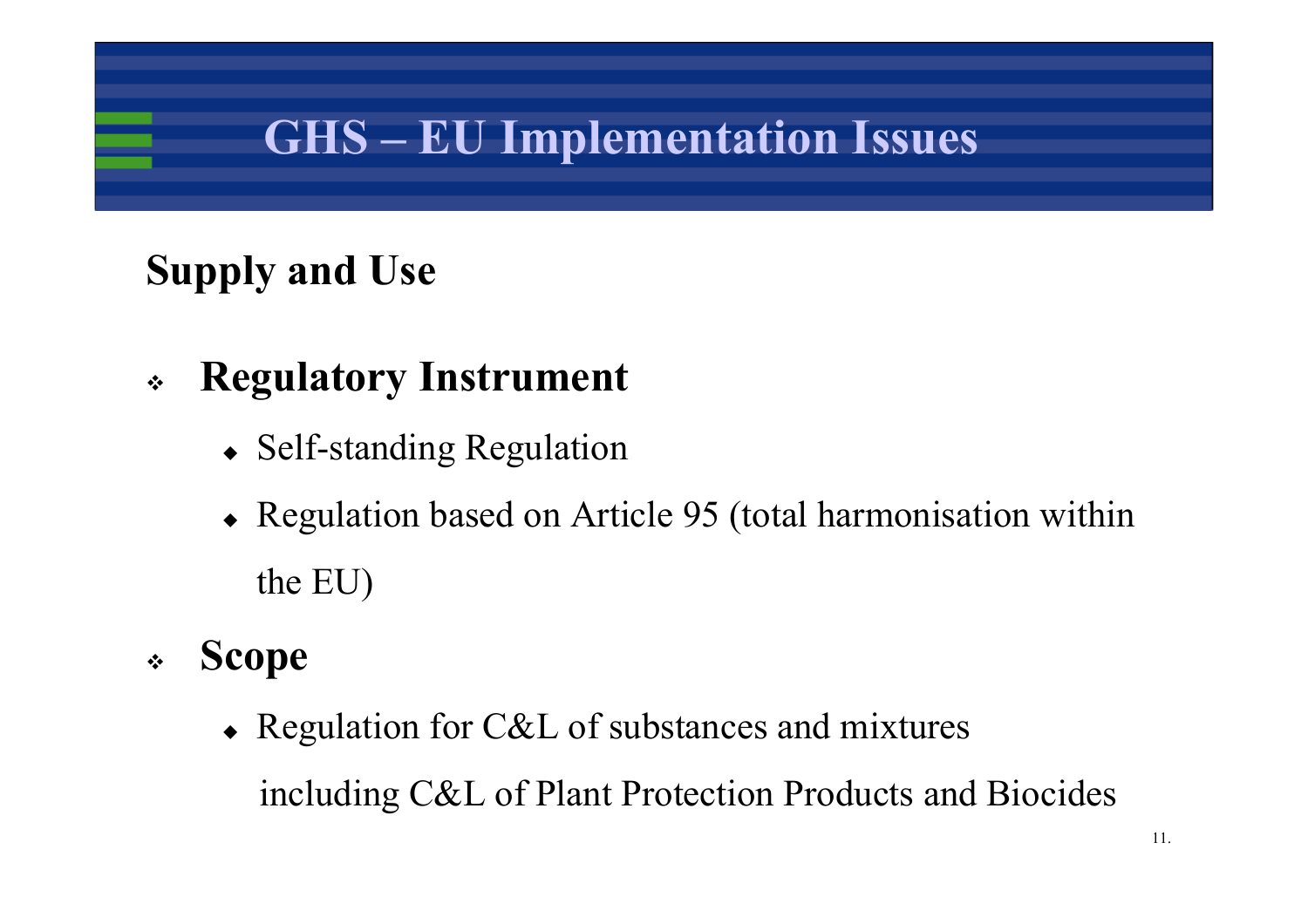## **GHS – Timing of Implementation**

#### $\frac{1}{2}$ **Timing**

• Aim: entry into force at same time as REACH

#### $\frac{1}{2}$ **Transitional period**

- For workability reason phased approach needed
	- first all substances then mixtures
	- dual system existing C&L system and GHS system
- Short or long?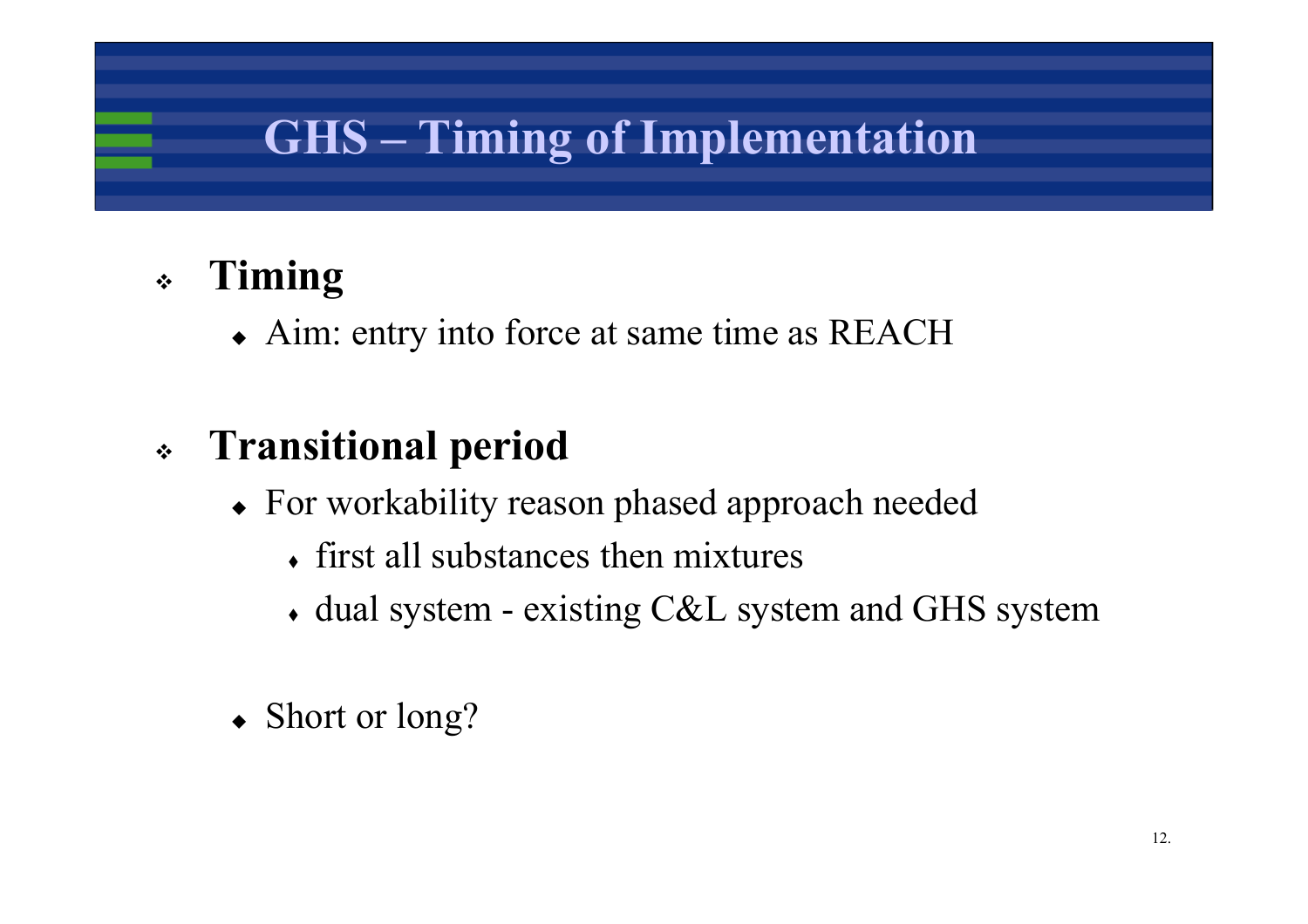## **GHS – "Downstream" legislation**

- $\bullet^*_{\bullet}\bullet$  **Many other areas in Community legislation depending on C&L, so called "downstream legislation"** e.g.workers safety, Industrial Accidents (Seveso), consumer products etc.)
- $\bullet \bullet$  **over 20 pieces of downstream legislation refer to classification either directly or indirectly**
	- careful analysis of possible effects ongoing
		- Most links are indirect references on which the implementation of GHS will have no significant impact
		- UNECE Convention on Industrial Accidents (Seveso) and Basel Convention (waste) under discussion to align with GHS criteria

13.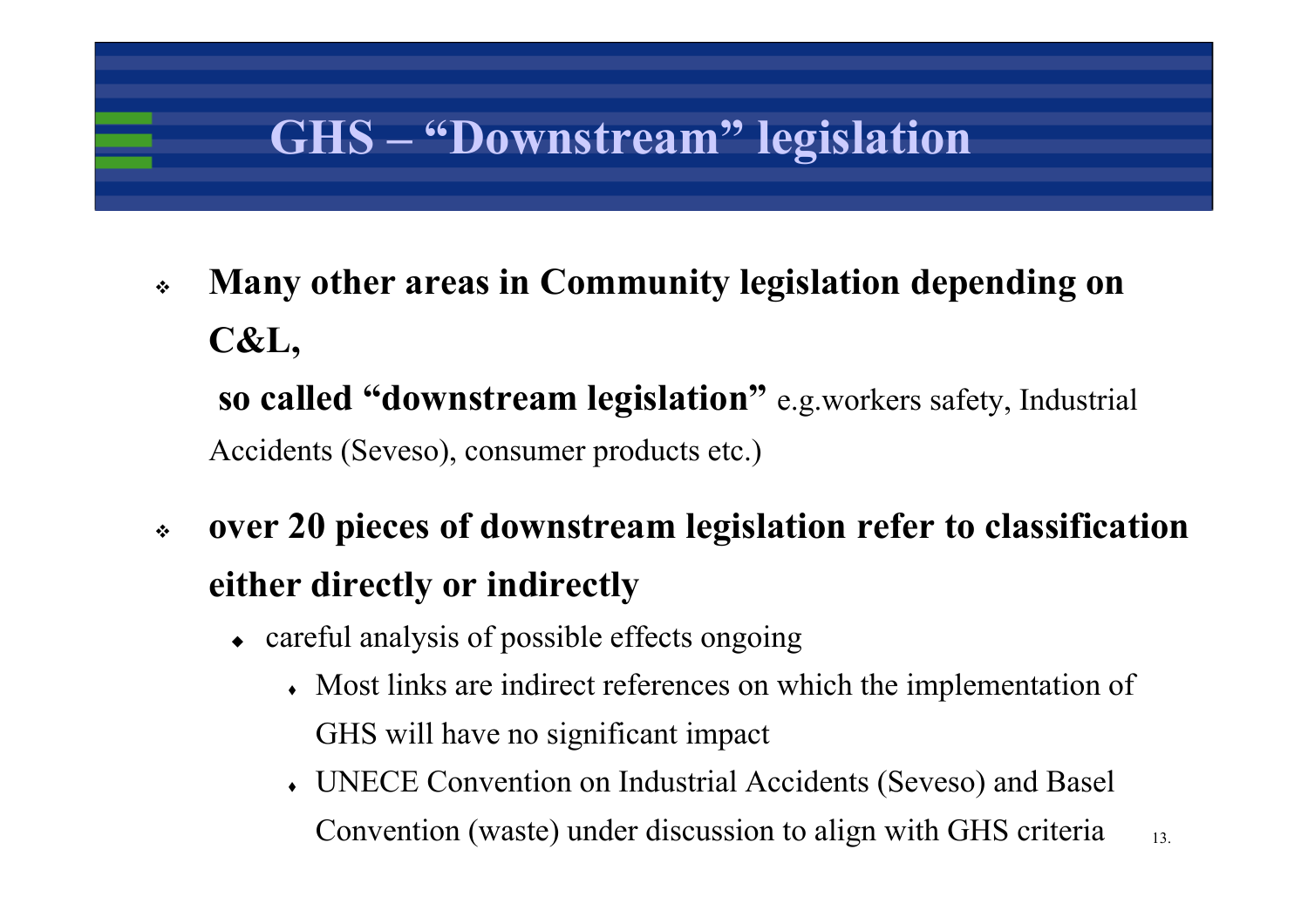## **GHS – Commission work plan**

- $\frac{1}{2}$ **Drafting legal ,,body text" by March 2006**
- $\frac{1}{2}$ **Drafting technical Annexes by March 2006**
- $\frac{1}{2}$  **Meeting with key stakeholders (MS, industry etc) 18 November 2005 in ISPRA, Italy**
- $\frac{1}{2}$ **Public internet consultation approx. end 1.Q. 2006**
- $\frac{1}{2}$  **Commission formal proposal approx. Summer 2006**